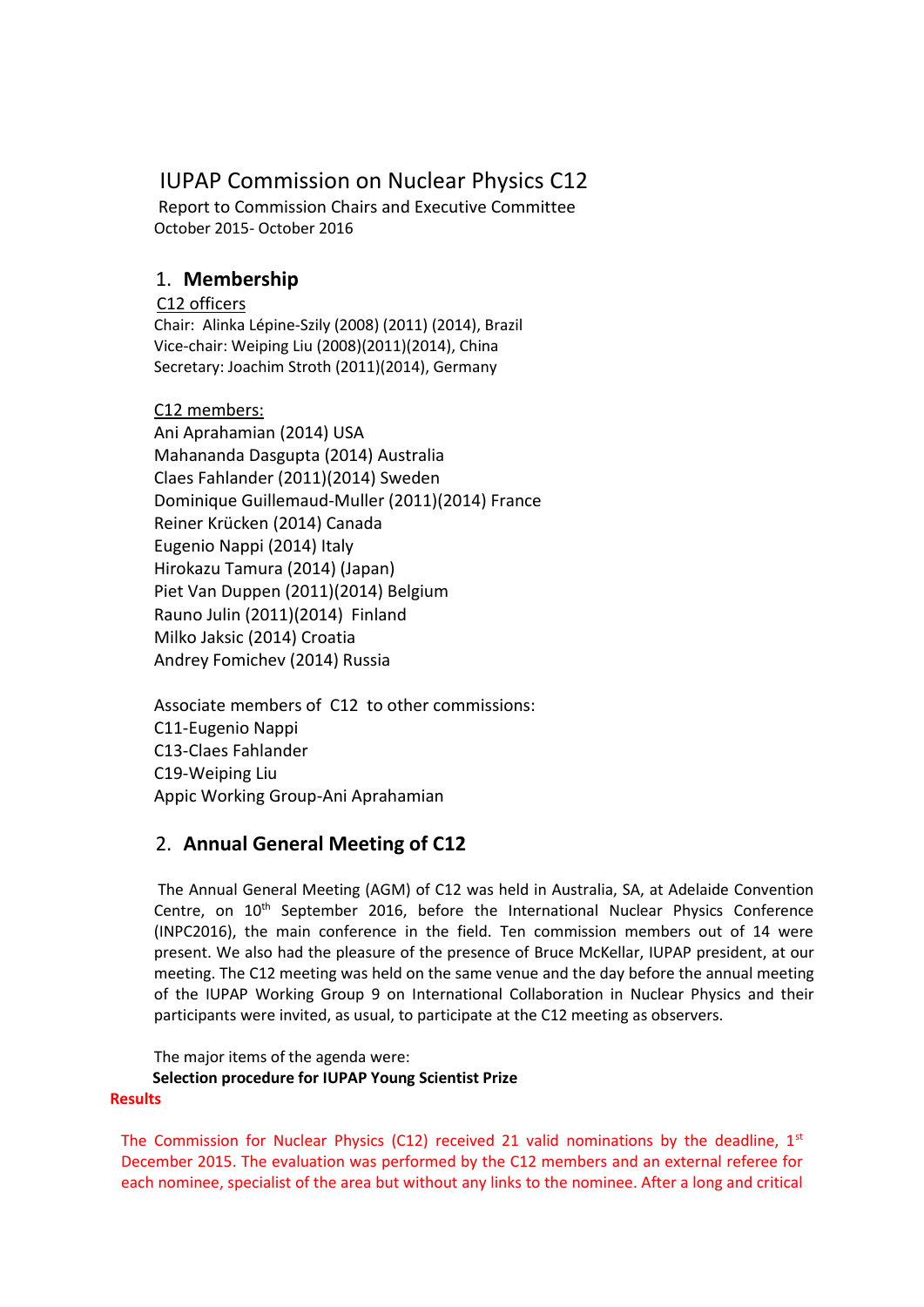evaluation, the C12 members decided to award the prize to Andreas Ekström (Sweden, Chalmers University), Kara Marie Lynch (UK, CERN-Isolde) and Haozhao Liang (China, Riken).

Nomination: September-November 2015, deadline 1st December 2015. 21 valid nominations received: 9 from Europe, 7 from Asia, 3 from south America, 2 from US Thirteen members out of 14 of the commission C12 actively participated in the process of selecting 3 prize winners. For each nominee 3 members of C12 and an additional external referee, specialist in the nominee's field, but without any links to the nominee, were assigned for assessment of merits.

**Step 1**: Rating on the criteria

(1) Clearly identifiable individual contribution

(2) Impact on field of nuclear physics

(3) Publication record and quality (primary authorship, journal and normalized to the number of years since the PhD)

(4) Record of talks and visibility of the nominee at nuclear physics conferences

(5) Future prospects of the nominee

**Step 2**: Each member of C12 was asked to select their top three candidates from the short list of 12, giving 3 points to the first, 2 points to the second and 1 point to the third ranked candidate.

7 nominees selected for next step.

**Step 3:** It was decided by all members to reexamine all seven candidates by the same criteria. **Step 4:** the 3 nominees with highest score were chosen as winners. The gender and geographical balance were respected (1 female, 1 from China, 2 from Europe) but the field was not well balanced, all three are from Nuclear Structure, 2 theory and 1 experimental. Among 21 candidates, 15 were experimentalists and 5 theorists, 16 working in Nuclear Structure and Astrophysics, 4 in hadron physics and 1 in ultrarelativistic heavy ion collisions.

# **Confirmation of Super-heavy Elements discoveries and comments on the announcement and naming procedure**

The IUPAP/IUPAC- Joint Working Party (JWP) was established in 2012 to consider claims for the discovery of new elements with atomic numbers 113, 115, 117 and 118. The JWP was constituted by 6 members, 3 indicated by IUPAP and 3 by IUPAC, but one member indicated by IUPAP renounced recently due to health problems. They are : Paul [J. Karol](mailto:pk03@andrew.cmu.edu) ( chemist, chair), Robert C. Barber (nuclear physicist), Bradley M. Sherrill (nuclear physicist), Emanuele Vardaci (nuclear physicist), Toshimitsu Yamazaki (nuclear physicist). Clearly, the JWP is mainly formed by nuclear physicists, since only they could evaluate and validate the discoveries. The discoveries were made using characteristic nuclear physics methods: fusion reaction between a heavy target nucleus and a neutron rich projectile, accelerated in a heavy ion accelerator. The fusion product was identified by nuclear physics methods, detection of the alpha-decay chain, or/and identification of fission fragments e.g. The results of these experiments were published in physics journals as e.g. Physical Review Letters, Physical Review C etc. The JWP report which validated and gave priorities of the discovery of the 4 new elements was sent by the chair, only to the IUPAC direction, which announced the 4 new elements in a hurry, on  $30<sup>th</sup>$  December 2015, before even IUPAP receiving the JWP report, counteracting previous agreements about joint announcements. The same happened for the naming: IUPAC announced it alone, without the participation of IUPAP.

All this created strong frustration in the C12 and IUPAP direction. The presidents of IUPAP and IUPAC are negotiating to change the procedure, involving the C12 and the Inorganic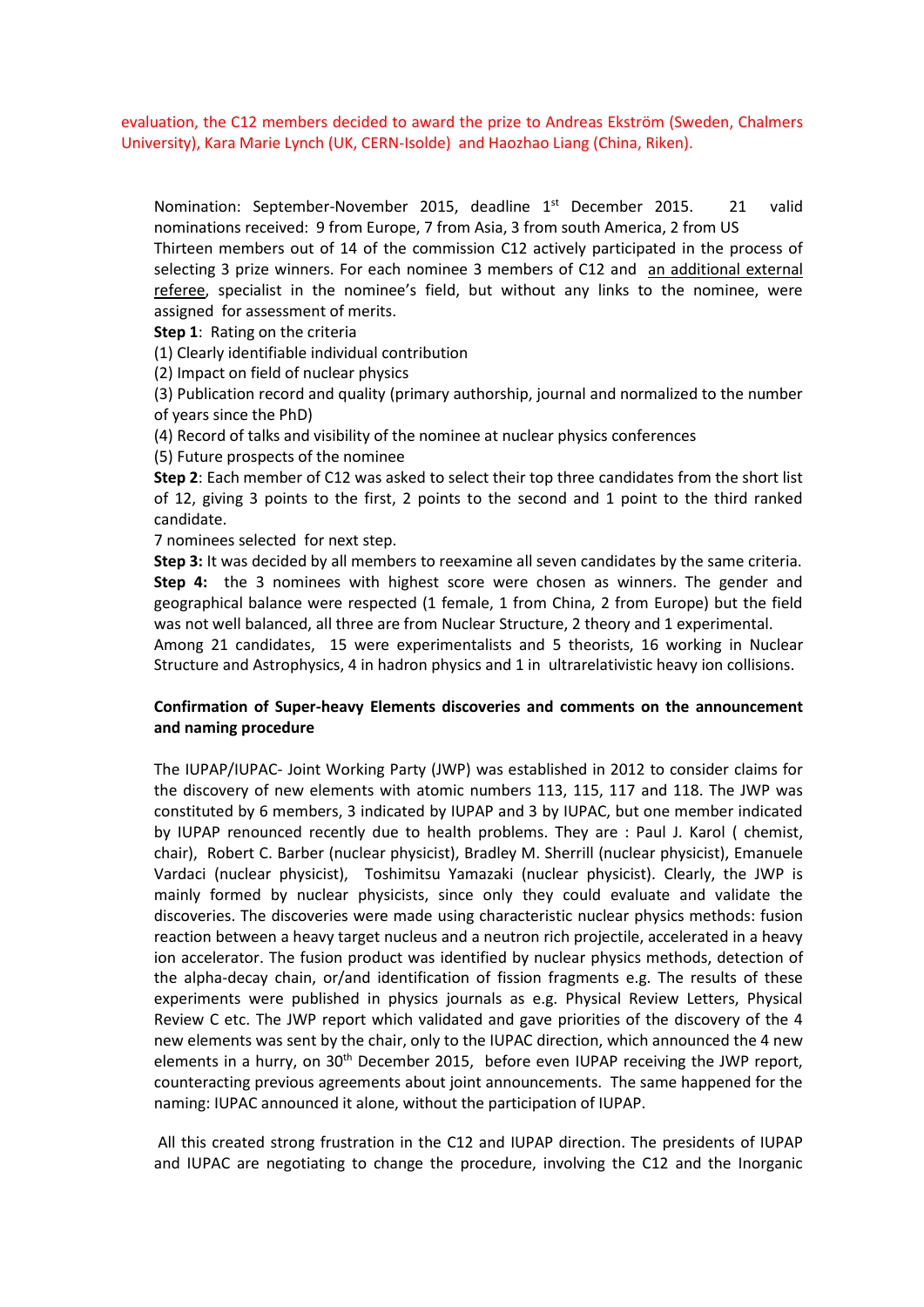Chemistry committee and make the whole process more transparent and with more recognition of the Physics.

#### **Presentations and requests for IUPAP sponsorship of conferences**

At the annual meeting of C12, the following recommendations for the IUPAP conference sponsorship were suggested after oral presentations from each organizer.

Conferences in 2017

#### **Category A support:**

### **The XXVIth International Conference on Ultrarelativistic Heavy-Ion Collisions (Quark Matter 2017) to be held in Chicago, USA, on February 5-11, 2017.**

This is the major international conference on ultrarelativistic heavy-ion collisions and will take place February 5-11, 2017 in Chicago, USA. This conference is happening on a 1.5 year cycle and rotating amongst the continents (2014 in Darmstadt, Germany, 2015 in Kobe, Japan). This will be the  $26<sup>th</sup>$  edition of this major conference which attracted more than 850 participants in its last two instances. The aim of this conference is to bring together theoretical and experimental physicists from around the world to discuss new developments in high energy heavy-ion physics. The focus of the discussions is on fundamental understanding of strongly interacting matter at the extreme conditions formed in ultrarelativistic heavy-ion collisions, which relates to the state of the early universe.

Venue: Hyatt Regency Chicago

The IAC has 43 members, 11 of them women. LOC has 30 members, 4 women.

A student day will be organized the day before the official opening. Free accommodations and reduced registration fee for 240 students.

The conference fee is US\$ 650,00 (which includes lunch, conference proceedings, coffee breaks),

It has received IUPAP support as category A conference in the past.

### **Category B Support:**

# **The III International Conference on Advances in Radioactive Isotope Science (ARIS2017) to be held in Keystone, Colorado, U.S.A. May 28- June 2, 2017.**

ARIS is the flagship conference for rare isotope science that resulted from a merger a few years ago of the `International Conference on Exotic Nuclei and Atomic Masses (ENAM)' and the 'International Conference on Radioactive Nuclear Beams (RNB)'. Following the tradition of the ARIS meetings in 2011 (Leuven) and 2014 (Tokyo), ARIS 2017 will facilitate vibrant and extensive information exchange and collaboration among all the researchers in the field. The scientific program will highlight the most recent experimental and theoretical work in the field.

 LOC: 10 members, 3 female. IAC: 35 members, 9 female. 40 invited speakers, 80 contributed speakers, 2-3 parallel sessions on 2 days among 5

 Fee: US\$ 520,00 (early), US\$ 620,00 (late). Students US \$400,00. Fee includes coffee breaks, and

 conference proceedings. ARIS 2011 in Leuven, Belgium (319 participants) and ARIS 2014 in Tokyo, Japan (407 participants) both had IUPAP support in category B, as well as, the previous conferences (ENAM, RNB).

 **XII Latin American Symposium on Nuclear Physics and Applications (LASNPA 2017) to be held in Havana, Cuba, October 23-27, 2017.**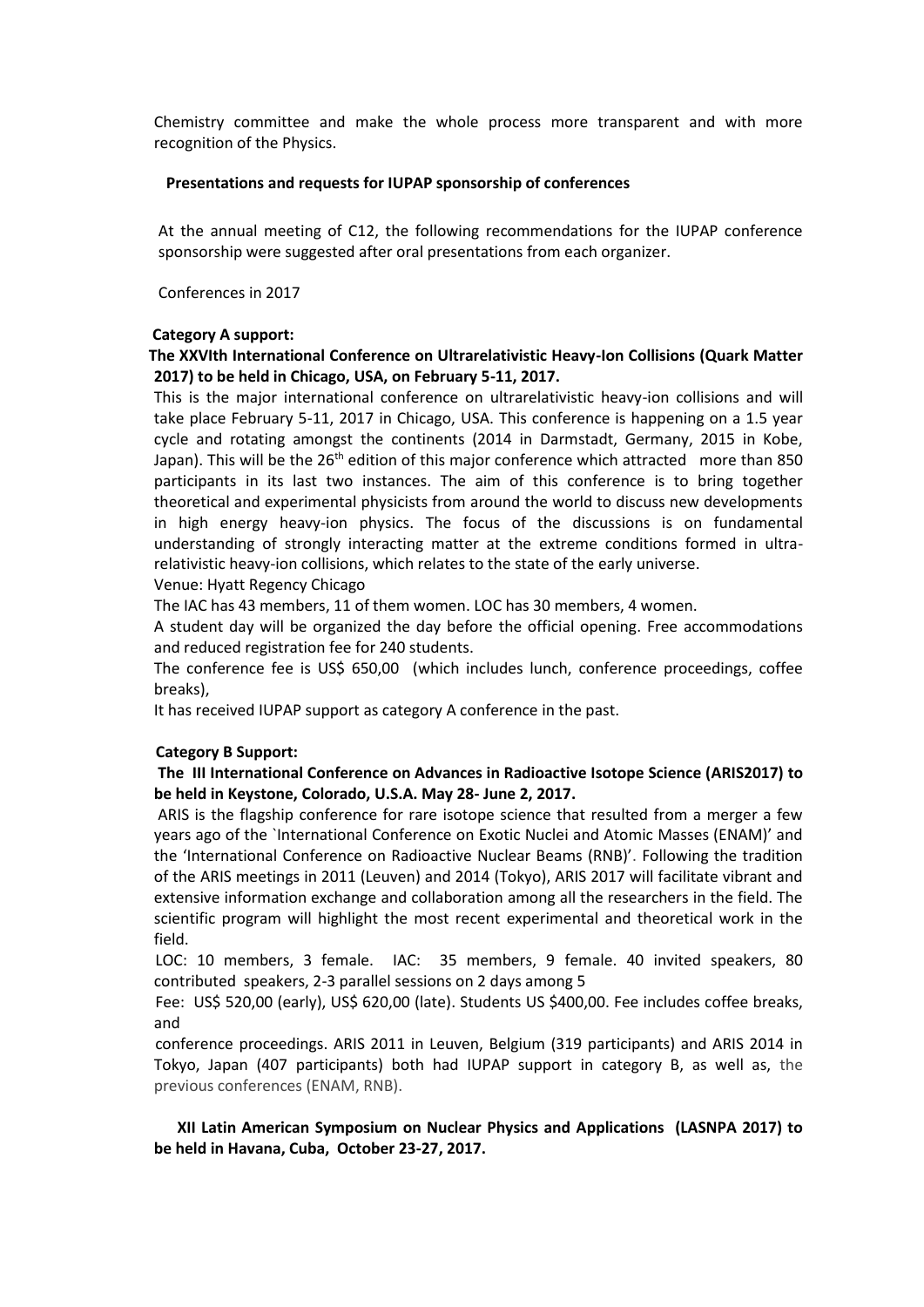This is a regional conference that brings together a large segment of the nuclear physics community from South America and has attracted participation from North America, Europe, and Asian communities as well. The invited speakers have a broad international distribution. It moves around South America with a 2 years cycle and for the first time it will be held in Havana (Cuba) with strong local support. It attracts ~300 participants from all over South America and is seen as a key promotional event for the rapidly developing countries on the continent. The program has a strong component of applications of nuclear techniques. It was supported as a category B topical conference in 2015. It is an important element for the growth of the nuclear physics community in South America.

LOC: 16 members, 7 female. IAC: 42 members, 7 female. Expected number of participants: 350.

Registration fee: 300,00 Euro, covers, conference proceedings, coffee breaks, welcome reception, conference concert, and the conference dinner.

# **The C12 commission received two bids for hosting the next International Nuclear Physics conference (INPC) in 2019**

**Glasgow, Scotland, United Kingdom** presented by David Ireland

Whilst the conference venue is proposed to be Glasgow, the case was made on behalf of Universities in UK and Scotland. The proposed local organizing committee, consisting of 4 women and 8 men, reflected this fact as well.

Outreach program: Public Lecture by Prof. Jim Al-Khalili. Tutorials aimed at Early Career Research and Women in Physics. Careers fund to help members with caring responsibilities to attend the conference. IOP offers students and young researchers financial support up to L300.

Fee: L420 (conference proceedings, coffee breaks, social receptions), L310 for 250 students. Funding supports: L5,000 from Glasgow City, L5,000 from Scottish Government, free welcome drinks reception (~L4,500).

Venue: Scottish Exhibition and Conference Centre in Glasgow located at walking distance to many hotels. The venue has been used to host conferences of similar size, and the parallel sessions will located under one roof.

The whole nuclear physics community of UK manifests a great interest in hosting INPC2019, due to the visibility it can give to Nuclear Physics.

#### **iThemba LABS, Cape Town, South Africa** presented by Faiçal Azaiez, director of iThemba.

The date of conference was proposed to be either May or October 2019. The progress of inter disciplinary research in iThemba laboratory was presented and the importance of the laboratory in training in accelerator-based science, and its international links were mentioned. The conference is proposed to be co-hosted by iThemba laboratory, six universities and the Nuclear Energy Corporation of South Africa.

The iThemba laboratory will play a major role with 8 out of 15 scientists (2 women) in the local organizing committee (LOC) being from iThemba.

The conference is endorsed by South African Institute of Physics. The financial support to the conference through laboratory resources was mentioned. The organizers were also to approach other national institutions to seek financial support. Venue:Cape Town International Convention Centre. The presentation mentioned that iThemba has experienced conference management team, and that the proposed venue can accommodate all the sessions under one roof. The strong support from government to Astrophysical community was also mentioned.

**The C12 commission evaluated these two bids and selected Glasgow as the host for INPC 2019 by an open voting procedure.**